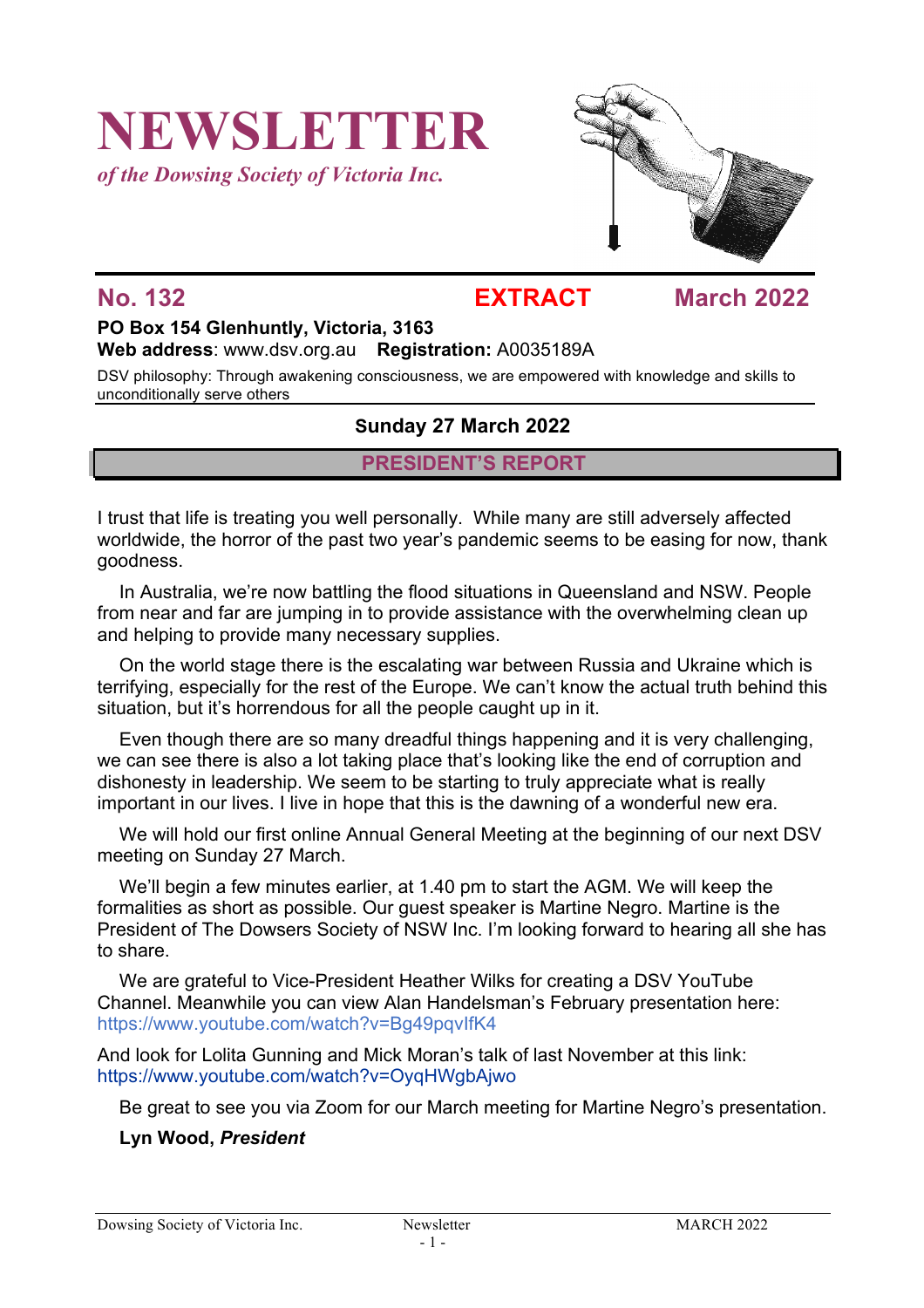### **NEXT MEETING - VIA ZOOM**

### **1.40 pm AEDT (Melb, Syd, Canberra) Sunday 27 March 2022**

### Link: **https://us02web.zoom.us/j/4267016299?pwd=OHBsbVovVkt1WjRCYzhrR0MwRHF Qdz09**

Meeting ID: 426 701 6299 Passcode: 997119

### **OUR NEXT MEETING**

**Our next meeting on Sunday 27 March will be our first AGM via Zoom. Votes will be counted by the showing of hands. We're aiming to keep the formalities short. We're all keen to move onto the day's main feature. To be eligible to vote or nominate for the DSV Committee, you need to be a paid-up member. We invite you to consider standing for a position yourself.** 

**Joining us gives you the opportunity to contribute directly to the DSV to learn and share dowsing experiences and suggestions for going forward.**

We are delighted that Martine Negro, the President of The Dowsers Society of NSW Inc., will present to us via Zoom on Sunday 27 March.

Martine's presentation will focus on "the 4 Steps of Energetic Management" for optimal health. This is to be based on her book, "Hacking the Well-Being Code through Energetic Intelligence" (2016).

There's always lots for us to discover. We hope you'll join us for yet another fascinating DSV Zoom meeting. Make a note in your diary!

For more details about Martine Negro and to purchase her book, please visit: https://www.martinenegro.com

### **OUR LAST MEETING**

In his presentation to the DSV on 13 February Alan shared useful insights and practical tips to help us to achieve a more focused state of mind when dowsing, to eliminate unwanted emotional energy, and to amplify intention for better and more consistent results.

You can watch the replay of his February online presentation to us on the DSV's new YouTube Channel: https://www.youtube.com/watch?v=Bg49pqvIfK4

Contact details for Alan Handelsman: Email: alanhand@aol.com Web: https://mbshypnotherapy.com/ and/or https://resonancetuner.com/



**Gently Does It Lvn Wood** 

Phone: 0409 839 581 or 8759 3182 Email: lynwood@iprimus.com.au

· Super Concentrates

household products

- · Reiki Workshops
- · Oh! Naturale Skin & Haircare
- · Blue Moon Aromatherapy · Pendulum Workshops
- · Ear Candling · Property Dowsing

Sekh'm Healing



## **Integrated** effective healing

### • Dowsing • Tapping

• Hypnotherapy **Heather Wilks** heather@ohnaturale.com 0414 836 654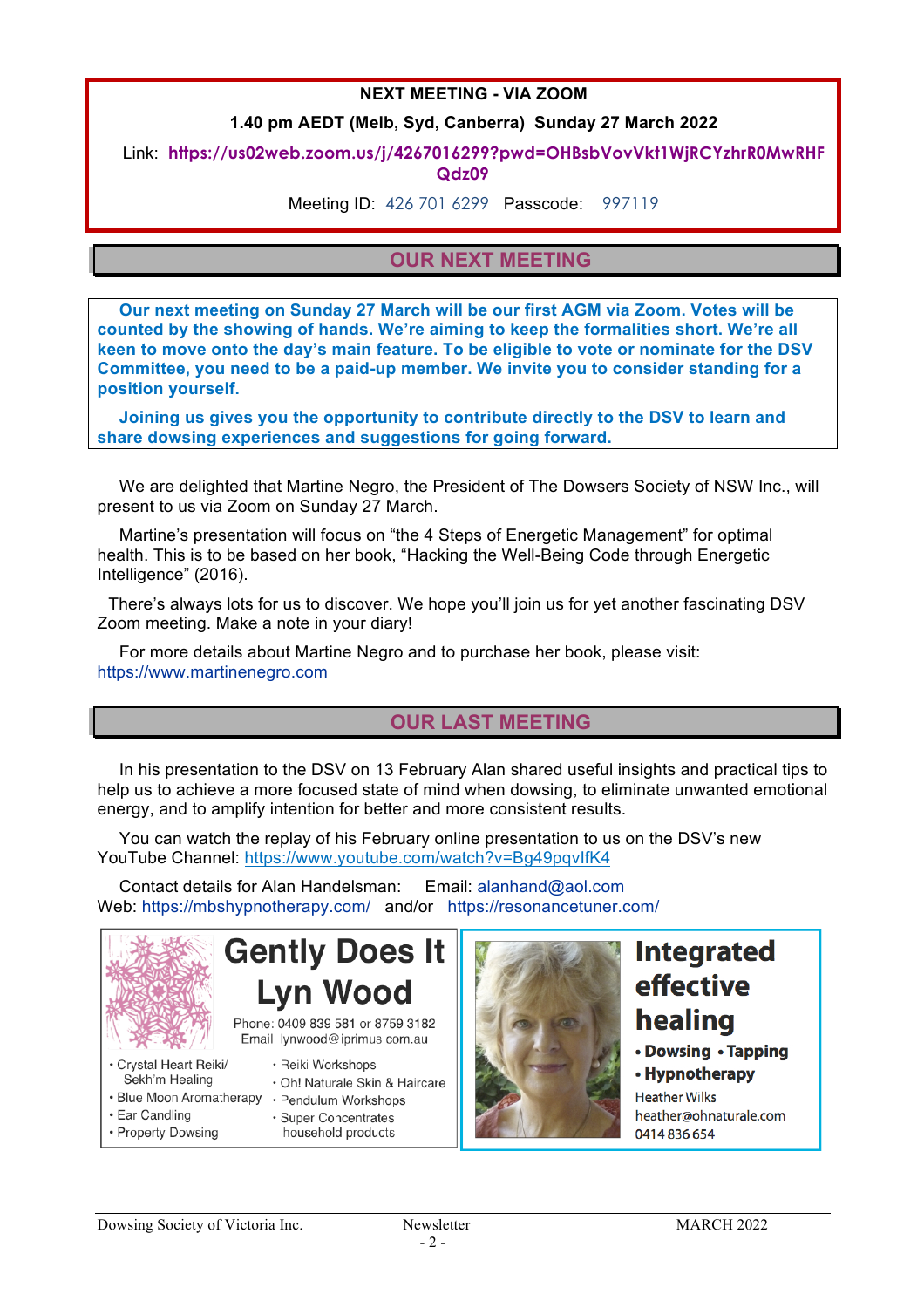### **WEEKLY ONLINE DOWSING**

Each Friday (12 noon AEDT time) Heather Wilks and fellow dowser, Frances Peterson, hold a short online dowsing session to address the energies associated with world problems. It began with addressing covid issues and has now extended to cover other problems that are presently weighing on us all.

Heather provides a guided group visualisation after the dowsing each week. It's to encourage us to imagine how we'd like things to transform for a new Golden Era.

A number of DSV members, along with dowsers from around Australia and overseas, meet on the call when time allows.

You're invited to join in at 12 noon AEDT. Just go directly to Zoom with these details:

Join Zoom Meeting: https://us02web.zoom.us/j/82228820878…

Meeting ID: 822 2882 0878 Passcode: 324825

Alternatively, you can later watch and dowse along to the replay on Facebook.

Go to *Heather Wilks'* Facebook page, "*Dowsing for Healing Australia and Beyond*" (Frances Peterson's Facebook group) and/or "*How to dowse with rods and pendulums*" (DSV Committee Member, Mick Moran's Facebook group).

### **FORBIDDEN CURES**

*About Georges Lakhovsky, Biolectric Pioneer (1869-1942)* By Canadian writer Ken Adachi

What George Lakhovsky discovered was astonishing. He postulated that all living cells (plants, people, bacteria, parasites, etc) possess attributes which are normally associated with electrical circuits. These cellular attributes include *resistance*, *capacitance*, and *inductance*.

These 3 electrical properties, when properly configured, will cause the recurrent generation or oscillation of high frequency sine waves when sustained by a small, steady supply of outside energy of the right frequency. This effect is known as resonance.

It's easiest to compare it with a child swinging on a playground swing. As long as the parent pushes the swing a little at the right moment (the correct 'frequency') the child will continue to swing high and continuously. In electronics, circuits which generate these recurrent sine waves can be called electromagnetic resonators, but more commonly they are referred to as oscillators.

Article by Canadian writer Ken Adachi

http://educate-yourself.org/be/lakhovskyindex.shtml Reference: https://www.electromedicineresearch.org/georgeslakhovsky.html Dr Bob Beck: https://www.electromedicineresearch.org/bobbeck.html

### **CONTRIBUTE TO OUR NEWSLETTER**

No doubt you have regular dowsing practices that you return to often because they work. Now is a great time to share those and inspire others. Please share your personal dowsing experiences for the DSV Newsletter.

I always appreciate contributions and DSV Committee Member, Bev Ellison is so helpful. She kindly provided the article about Georges Lakhovsky for this issue.

Please send me interesting information you come across (provided you've requested approval to reprint it). Just email me: heather@ohnaturale.com [*Ed.]*